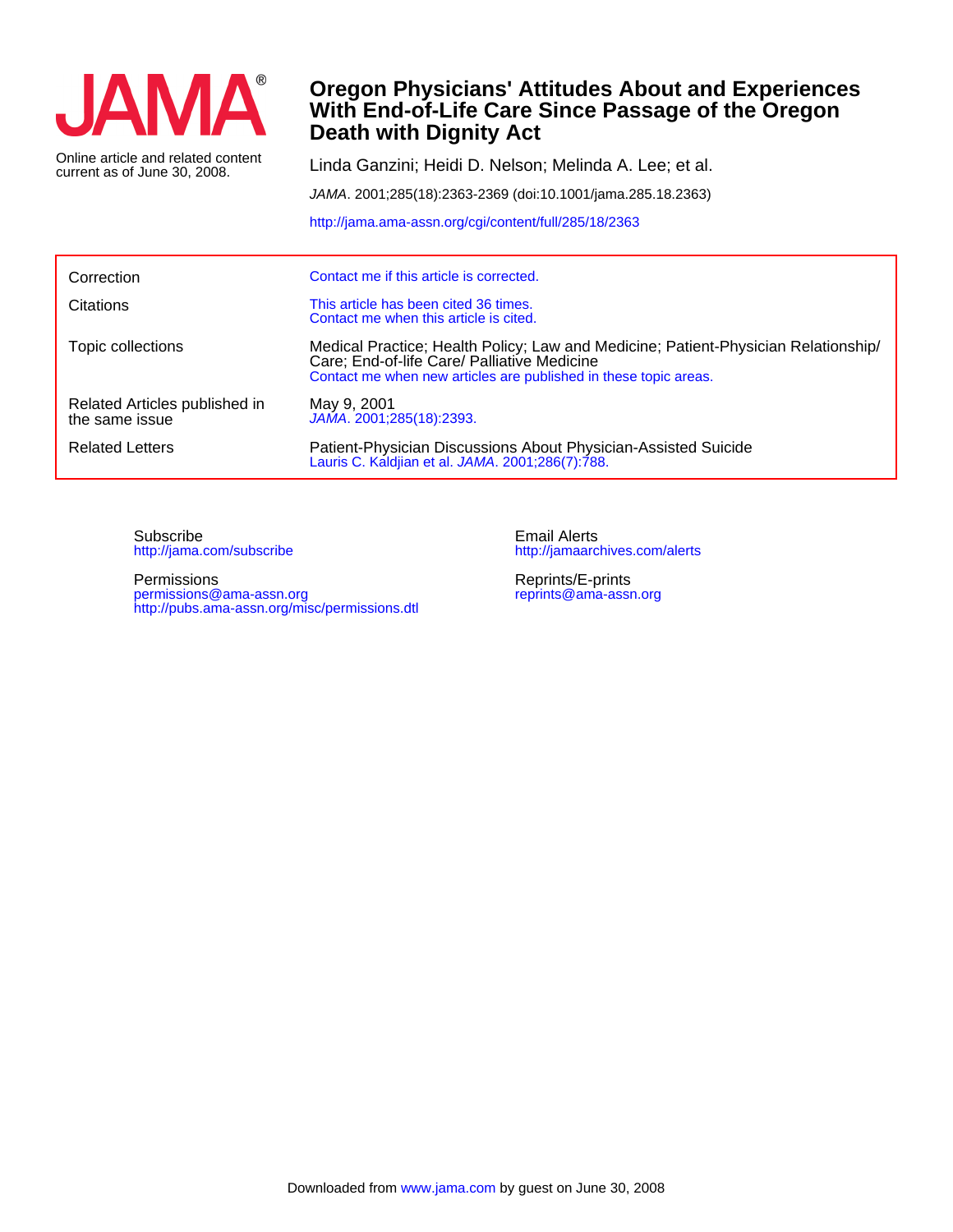# **Oregon Physicians' Attitudes About and Experiences With End-of-Life Care Since Passage of the Oregon Death with Dignity Act**

| Linda Ganzini, MD        |  |
|--------------------------|--|
| Heidi D. Nelson, MD, MPH |  |
| Melinda A. Lee, MD       |  |
| Dale F. Kraemer, PhD     |  |
| Terri A. Schmidt, MD     |  |
| Molly A. Delorit, BA     |  |

HE OREGON DEATH WITH DIG-<br>
nity Act was passed by ballot<br>
measure in 1994, and enacted in<br>
October 1997.<sup>1</sup> This measure le-<br>
galized physician-assisted suicide by al-HE OREGON DEATH WITH DIGnity Act was passed by ballot measure in 1994, and enacted in October 1997.<sup>1</sup> This measure lelowing a physician to prescribe a lethal dose of medication for a mentally competent, terminally ill patient for the purpose of self-administration. Experts predicted that legalized assisted suicide would divert attention and resources from efforts to improve care for dying patients.2-5 Several lines of evidence, however, support the contention that care for terminally ill patients in Oregon has improved since the passage of the Death with Dignity Act. For example, more than one third of Oregonians who die are enrolled in a hospice program and two thirds have completed an advance directive before death.<sup>6,7</sup> Since legalization, death from physician assisted suicide has been rare,<sup>8,9</sup> but little is known about the broader effects of the Death with Dignity Act on clinical practice or the perspectives of Oregon physicians on care of the dying.

In 1999, we surveyed all Oregon physicians who were eligible to prescribe under the Death with Dignity Act. Based on responses of 144 physicians (5% of **Context** The Oregon Death with Dignity Act, passed by ballot measure in 1994 and enacted in October 1997, legalized physician-assisted suicide for competent, terminally ill Oregonians, but little is known about the effects of the act on clinical practice or physician perspective.

**Objective** To examine Oregon physicians' attitudes toward and practices regarding care of dying patients since the passage of the Death with Dignity Act.

**Design, Setting, and Participants** A self-administered questionnaire was mailed in February 1999 to Oregon physicians eligible to prescribe under the act. Of 3981 eligible physicians, 2641 (66%) returned the questionnaire by August 1999.

**Main Outcome Measures** Physicians' reports of their efforts to improve care for dying patients since 1994, their attitudes, concerns, and sources of information about participating in the Death with Dignity Act, and their conversations with patients regarding assisted suicide.

**Results** A total of 791 respondents (30%) reported that they had increased referrals to hospice. Of the 2094 respondents who cared for terminally ill patients, 76% reported that they made efforts to improve their knowledge of the use of pain medications in the terminally ill. Nine hundred forty-nine responding physicians (36%) had been asked by a patient if they were potentially willing to prescribe a lethal medication. Seven percent of all survey participants reported that 1 or more patients became upset after learning the physician's position on assisted suicide, and 2% reported that 1 or more patients left their care after learning the physician's position on assisted suicide. Of the 73 physicians who were willing to write a lethal prescription and who had received a request from a patient, 20 (27%) were not confident they could determine when a patient had less than 6 months to live.

**Conclusion** Most Oregon physicians who care for terminally ill patients report that since 1994 they have made efforts to improve their ability to care for these patients and many have had conversations with patients about assisted suicide.

*JAMA. 2001;285:2363-2369* www.jama.com

respondents) who had received a request for physician-assisted suicide, we published information on the characteristics and outcomes of requesting patients and the interventions made by physicians other than assisted suicide.8 These data indicated that 1 in 10 requests for a lethal prescription resulted in assisted suicide. Physicians reported that as a result of palliative in-

**Author Affiliations:** Department of Veterans Affairs, Portland, Ore (Drs Ganzini and Nelson and Ms Delorit); Departments of Psychiatry (Dr Ganzini), Medicine (Drs Nelson and Lee), Emergency Medicine (Dr Schmidt), Division of Medical Informatics and Outcomes Research (Drs Nelson and Kraemer), and the Center for Ethics in Health Care (Drs Ganzini and Schmidt), Oregon Health Sciences University, Portland; and the Providence Health System (Dr Lee), Portland.

**Corresponding Author and Reprints:** Linda Ganzini, MD, Mental Health Division, P31DMH, Portland VA Medical Center, PO Box 1034, Portland, OR 97207 (e-mail: ganzinil@ohsu.edu).

**©2001 American Medical Association. All rights reserved.** (Reprinted) JAMA, May 9, 2001—Vol 285, No. 18 **2363**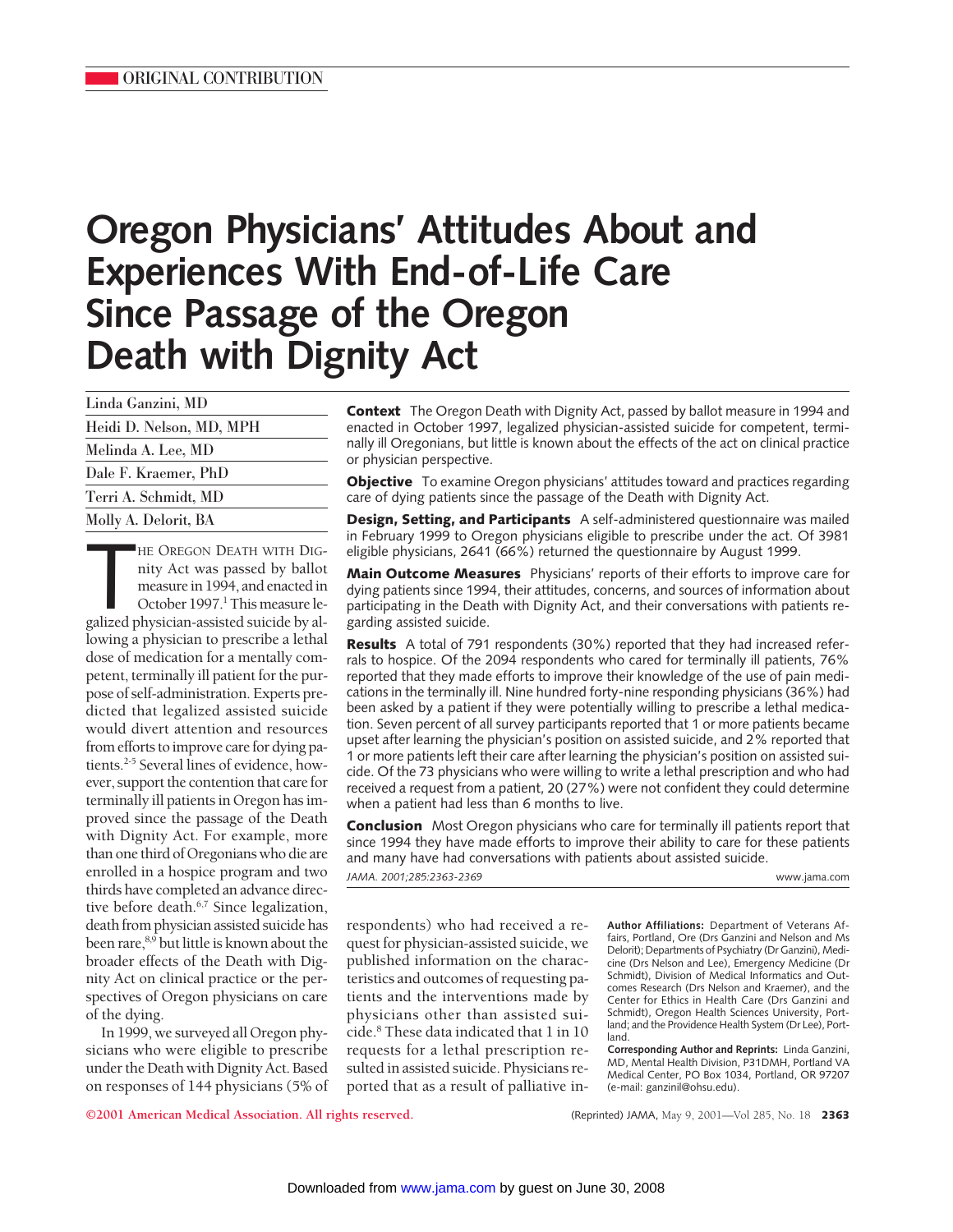#### END-OF-LIFE CARE IN OREGON

**Table 1.** Characteristics of Responding Physicians\*

| Characteristic                                                                                                          | Respondents<br>$(N = 2641)$                                                  |
|-------------------------------------------------------------------------------------------------------------------------|------------------------------------------------------------------------------|
| Age, mean (SD), yt<br>Sex                                                                                               | 48 (10)                                                                      |
| Men<br>Women<br>Missing<br>Importance of religion,<br>mean (SD)‡                                                        | 2027 (77)<br>549 (21)<br>65(2)<br>6.3(3.6)                                   |
| Religious affiliation<br>Catholic<br>Protestant<br>Jewish<br>Muslim<br>Other<br>None<br>Missing<br>Practice setting§    | 386 (15)<br>1028 (39)<br>186 (7)<br>10 (< 1)<br>203 (8)<br>795 (30)<br>30(1) |
| Private or group practice<br>Health maintenance<br>organization                                                         | 2062 (78)<br>262 (10)                                                        |
| Medical school<br><b>Veterans Affairs</b><br>Other                                                                      | 184(7)<br>70(3)<br>204 (8)                                                   |
| Primary specialty<br>Internal medicinell<br>Family practice<br>General surgery or surgical<br>subspecialty              | 954 (36)<br>669 (25)<br>560 (21)                                             |
| General practice<br>Gynecology<br>Neurology<br>Radiation oncology<br>Other<br>Missing<br>Size of population in practice | 79(3)<br>240 (9)<br>81(3)<br>28(1)<br>21(1)<br>9 (< 1)                       |
| location<br>Rural or small town                                                                                         | 592 (22)                                                                     |
| (population $<$ 25 000)<br>Medium-sized city<br>(population                                                             | 865 (33)                                                                     |
| 25 000-250 000)<br>Large city (population<br>$>$ 250 000) or suburb                                                     | 1161 (44)                                                                    |
| Missing                                                                                                                 | 23(1)                                                                        |

\*Values are expressed as number (percentage) unless otherwise indicated.

†For comparison of respondents vs nonrespondents (47 [10] years), *P* = .001. ‡Measured using a Likert scale with scores ranging from

0 (religion not important to me) to 10 (religion is important to me).

§Some physicians chose more than 1 practice setting.

\For comparison of respondents vs nonrespondents (538 [40%]), *P* = .03. "Other" category excluded from analysis because this was not an option for nonrespondents.

terventions, some patients changed their minds about assisted suicide.

This article is based on information submitted by the Oregon physicians who responded to our survey. We report these physicians' attitudes toward the Death with Dignity Act and caring for dying patients, their efforts to improve their ability to care for dying patients, their attitudes, concerns, and sources of information about writing lethal prescriptions, and their discussions and experiences with patients regarding assisted suicide. We compare the characteristics of physicians who received requests for a lethal prescription with those who did not.

## **METHODS**

This study is based on the results of a mailed, self-administered survey. The methods of this study have been previously described.8 We purchased a list of all licensed physicians from the Oregon Board of Medical Examiners. For the purposes of this study, we included physicians actively practicing in the fields of internal medicine and its subspecialties, family practice, general practice, gynecology, surgery and its subspecialties, radiation oncology, and neurology. We excluded physicians in training and retired physicians.

The survey instrument was developed after reviewing previous surveys on this issue, having discussions with experts in care of the dying, and soliciting information from Oregon physicians who had received requests for assisted suicide. Survey questions were refined following pretesting with a convenience sample of 20 physicians. All questions had forced-choice answers. The survey included demographic characteristics of the physicians, their attitudes toward caring for dying patients, the degree to which they had sought to improve their knowledge about care of dying patients since 1994, and their perceptions about hospice care in Oregon. Survey questions elicited information about physicians' attitudes toward the Death with Dignity Act, their willingness to prescribe lethal medications consistent with the law, their concerns about participating in the Death with Dignity Act, their sources of information about this law, and their conversations with patients about assisted suicide.

We mailed the survey in February 1999, a reminder postcard 2 weeks later, and a second copy of the survey in March 1999, which was coordinated with a fax or a telephone call. In May 1999, after 47% of the sample had responded, we sent a third copy of the survey with a check for \$25 and a letter of endorsement from the Governor of Oregon, John Kitzhaber, MD. Surveys were accepted through August 1999. The survey was anonymous and exempted from the requirement for informed consent by the institutional review board at Oregon Health Sciences University. To allow tracking of the questionnaires, returned envelopes were coded with an identifying number. The survey was separated from the identifying envelope on receipt and recoded to render it anonymous. Surveys that were at least two-thirds complete were scanned into an electronic database.

## **Data Analyses**

Summary statistics included proportions for categorical variables and means with SDs for continuous variables. Associations between categorical variables were assessed with the Pearson  $\chi^2$ test. We fit logistic regression models to predict the probability that a physician received a request for a lethal prescription. We used 2 different variable selection schemes: stepwise variable selection and best possible model (as evaluated by the score statistic) among  $\kappa$  variable models with  $\kappa$  starting at 1 and increasing. The latter procedure was used as a check to ensure the stepwise procedure did not miss a better model. Regression analyses were run using SAS Version 7.0 (SAS Institute Inc, Cary, NC) and summary statistics were determined using SPSS Version 9.0 (SPSS Inc, Chicago, Ill).

## **RESULTS**

Of 4544 physicians on the list from the Oregon Board of Medical Examiners, 212 were in training, 343 were retired or not in practice, and 8 were deceased. Of the remaining 3981, 2641 (66%) returned a survey that was at least two-thirds complete. **TABLE 1** outlines the characteristics of the respondents. Seventy-seven percent of responding physicians were men, 61% practiced internal medicine or family practice, and 22% practiced in a town with a population of less than 25000.

**2364** JAMA, May 9, 2001—Vol 285, No. 18 (Reprinted) **©2001 American Medical Association. All rights reserved.**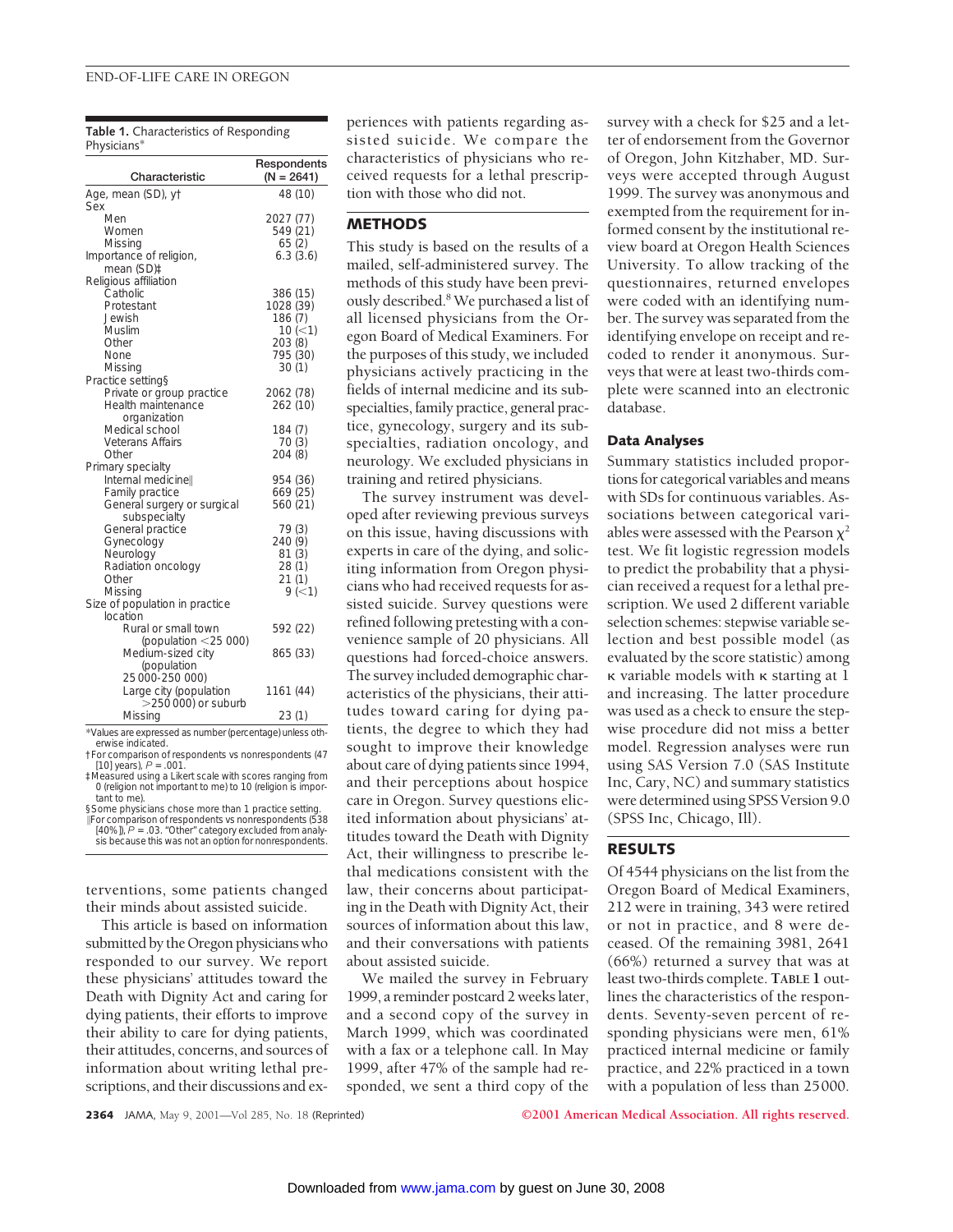Physicians who returned their survey after the third request (with accompanying \$25.00 incentive) were more likely to "neither support nor oppose" the Death with Dignity Act and less likely to "support" the act  $(P=.003)$ ; and more likely to indicate they were "unwilling" to write a lethal prescription compared with respondents "willing" to write a lethal prescription (*P*=.003). Otherwise, these 2 groups did not differ on specialty, population of practice, or number of terminally ill patients cared for in the previous year (data not shown).

## **Oregon Physicians' Attitudes Toward and Efforts to Improve Care of Dying Patients**

In the previous year, 4 of 5 respondents had cared for at least 1 terminally ill patient, more than one third had cared for 6 or more terminally ill patients, and 8% had cared for 21 or more terminally ill patients (**TABLE 2**). Thirtyfive percent of physicians (74/213) who cared for 21 or more terminally ill patients per year practiced in the specialties of oncology, radiation oncology, pulmonology, or geriatrics. Twentyseven percent of all respondents had referred 6 or more patients to hospice in the previous 12 months. Thirty percent of respondents reported that they had increased the number of patients they referred to hospice since 1994, while only 72 (3%) had made fewer hospice referrals. Thirty-three percent of responding physicians perceived that the availability of hospice for their patients had increased since 1994, while less than 1% claimed that hospice was less available.

A high proportion of physicians reported they had made efforts to improve their knowledge of palliative care since 1994 (**FIGURE 1**). Among the 2094 physicians who cared for at least 1 terminally ill patient in the previous year, 76% reported that they had made efforts to improve their knowledge of the use of pain medications in the terminally ill "somewhat" or "a great deal," 69% reported that they sought to improve their recognition of psychiatric

| Table 2. Views of Oregon Physicians on Hospice Care and the Oregon Death with Dignity Act           |                                           |  |
|-----------------------------------------------------------------------------------------------------|-------------------------------------------|--|
| Characteristics                                                                                     | No. (%) of<br>Respondents<br>$(N = 2641)$ |  |
| Terminally ill patients cared for in previous 12 mo                                                 |                                           |  |
|                                                                                                     | 530 (20)                                  |  |
| $1 - 5$                                                                                             | 1144 (43)                                 |  |
| $6 - 20$                                                                                            | 739 (28)                                  |  |
| $\geq$ 21                                                                                           | 213 (8)                                   |  |
| Missing                                                                                             | 15(1)                                     |  |
| Patients referred to hospice in previous 12 mo                                                      |                                           |  |
| O                                                                                                   | 730 (28)                                  |  |
| $1 - 5$                                                                                             | 1193 (45)                                 |  |
| $6 - 20$                                                                                            | 619 (23)                                  |  |
| $\geq$ 21                                                                                           | 88 (3)                                    |  |
| Missing                                                                                             | 11 (< 1)                                  |  |
| Hospice referrals in 1998 compared with 1994<br>Much higher                                         | 114 (4)                                   |  |
| Somewhat higher                                                                                     | 677 (26)                                  |  |
| No change                                                                                           | 1649 (62)                                 |  |
| Somewhat lower                                                                                      | 37(1)                                     |  |
| Much lower                                                                                          | 35(1)                                     |  |
| Missing                                                                                             | 129 (5)                                   |  |
| Change in availability of hospice service for patients between 1994 and 1998<br>Much more available | 230 (9)                                   |  |
| Somewhat more available                                                                             | 634 (24)                                  |  |
| No change                                                                                           | 1655 (63)                                 |  |
| Somewhat less available                                                                             | 16(1)                                     |  |
| Much less available                                                                                 | $3 (-1)$                                  |  |
| Missing                                                                                             | 103(4)                                    |  |
| Writing a lethal prescription is immoral or unethical<br>Agree                                      | 784 (30)                                  |  |
| Neither agree nor disagree                                                                          | 291 (11)                                  |  |
| Disagree                                                                                            | 1550 (59)                                 |  |
| Missing                                                                                             | 16(1)                                     |  |
| Attitudes toward Death with Dignity Act or legalization of physician-assisted<br>suicide            |                                           |  |
| Strongly support                                                                                    | 576 (22)                                  |  |
| Support                                                                                             | 773 (29)                                  |  |
| Neither support nor oppose                                                                          | 449 (17)                                  |  |
| Oppose                                                                                              | 408 (15)                                  |  |
| Strongly oppose                                                                                     | 424 (16)                                  |  |
| Missing                                                                                             | 11 (< 1)                                  |  |
| Change in position on Death with Dignity Act since 1994<br>More supportive                          | 346 (13)                                  |  |
| No change                                                                                           | 2108 (80)                                 |  |
| More opposed                                                                                        | 174 (7)                                   |  |
| Missing                                                                                             | $13 (=1)$                                 |  |
| Willingness to prescribe a lethal medication consistent with<br>the Death with Dignity Act          |                                           |  |
| Willing                                                                                             | 886 (34)                                  |  |
| Uncertain                                                                                           | 524 (20)                                  |  |
| Unwilling                                                                                           | 1217 (46)                                 |  |
| Missing<br>Change in willingness to prescribe consistent with the Death with Dignity Act            | 14 (1)                                    |  |
| since 1994<br>More willing                                                                          | 373 (14)                                  |  |
| No change                                                                                           | 2044 (77)                                 |  |
| Less willing                                                                                        | 201 (8)                                   |  |
| Missing                                                                                             | 23(1)                                     |  |
|                                                                                                     |                                           |  |

**©2001 American Medical Association. All rights reserved.** (Reprinted) JAMA, May 9, 2001—Vol 285, No. 18 **2365**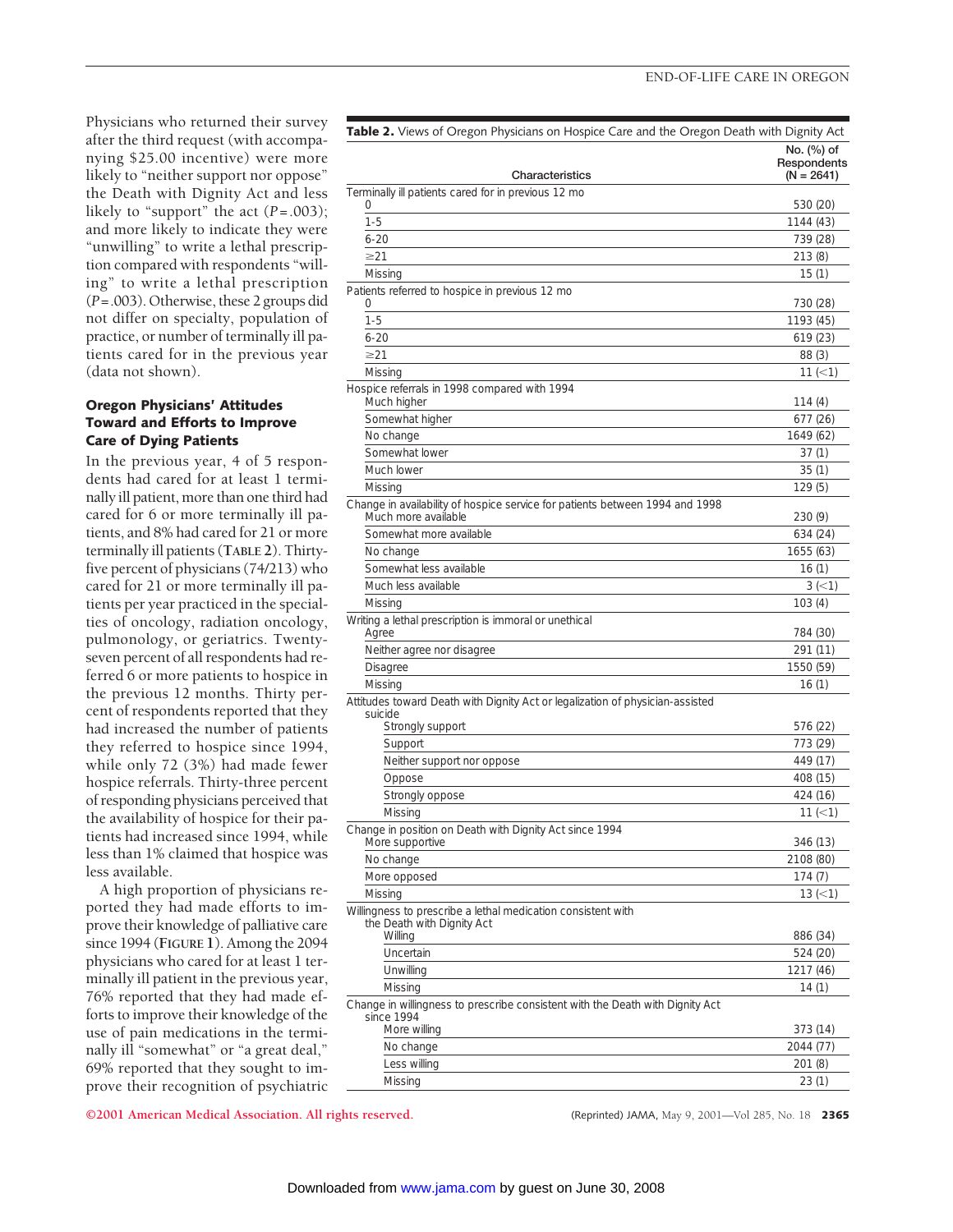#### END-OF-LIFE CARE IN OREGON

#### **Figure 1.** Attitudes and Confidence in Care of Dying Patients



Responses of 2094 Oregon physicians who cared for at least 1 terminally ill patient in previous year.

disorders, such as depression, and 79% reported that their confidence in the prescribing of pain medications had improved.

Physicians who had cared for 1 or more dying patients in the previous year were asked about their attitudes toward care of dying patients (Figure 1). In general, these physicians were confident in the care of dying patients, felt competent in communicating with dying patients, and reported that they rarely avoided dying patients. However, 38% reported they found caring for dying patients "not at all" or "only a little" emotionally satisfying, and 46% reported that this type of work was "not at all" or "only a little" intellectually satisfying.

## **Oregon Physicians' Views on the Oregon Death with Dignity Act**

Thirty percent of all physician respondents agreed with a statement that writing a lethal prescription for a patient under the Death with Dignity Act was immoral and/or unethical, 59% disagreed, and 11% neither disagreed nor agreed (Table 2). A total of 1349 respondents (51%) supported the Death with Dignity Act, 832 (32%) opposed it, and 449 (17%) neither supported nor opposed the law.

Four out of 5 claimed they had not changed their views on the law since it passed in 1994. For those who did change their view, almost twice as many reported that they had become more supportive (13%) than more opposed (7%). Fourteen percent of physicians reported that they had become more willing to prescribe a lethal medication since 1994, but 8% were less willing. Overall, one third of respondents were willing to write a lethal prescription under the law, 20% were uncertain, and 46% were unwilling. Fifty-three percent of respondents would consider obtaining a physician's assistance to end their own lives if terminally ill, including 88% of those who were willing to prescribe a lethal medication for a patient.

## **Effect of the Oregon Death with Dignity Act on Physicians' Clinical Practice**

Ninety-one percent of respondents were "somewhat" or "a great deal" comfortable discussing their opinion of the Death with Dignity Act with a patient who would ask. Only 18% of physicians agreed with the statement that "since the Death with Dignity Act was

enacted, some patients expect me to be available to provide a lethal prescription." One or more patients had asked 949 respondents (36%) if they would potentially be willing to prescribe a lethal medication (**TABLE 3**), including 54% of physicians (513/952) who had cared for 6 or more terminally ill patients in the previous year.

Overall, 21% of physicians reported that at least 1 patient was more positive or comfortable about the physician's care after knowing the physician's position on the Death with Dignity Act. Twenty-eight percent of physicians who were opposed to the law reported that at least 1 patient in their care was more positive knowing the physician's position on the Death with Dignity Act, compared with 21% of physicians who supported the law and 10% who neither supported nor opposed the law  $(P<.001)$ . Since the Death with Dignity Act was enacted, at least 1 patient in 7% of physicians' practices became upset or concerned because of the physician's position on physician-assisted suicide; 2% of physicians reported that a patient left their care after knowing the physician's position (Table 3). More than twice as many physicians who opposed the Death with Dignity Act reported that a patient was concerned or upset or left the physician's practice because of the physician's view on assisted suicide, compared with physicians who supported the Death with Dignity Act. Six percent of physicians had initiated a discussion about physician-assisted suicide with a terminally ill patient, including 10% of physicians who opposed the law and 6% of physicians who supported the law.

## **Characteristics of Physicians Who Received Requests for Assisted Suicide**

Since November 1997, 144 physicians (5%) had received an explicit request for a lethal prescription as set forth in the Death with Dignity Act.<sup>8</sup> Logistic regression analyses were performed to model characteristics predictive of physicians

**2366** JAMA, May 9, 2001—Vol 285, No. 18 (Reprinted) **©2001 American Medical Association. All rights reserved.**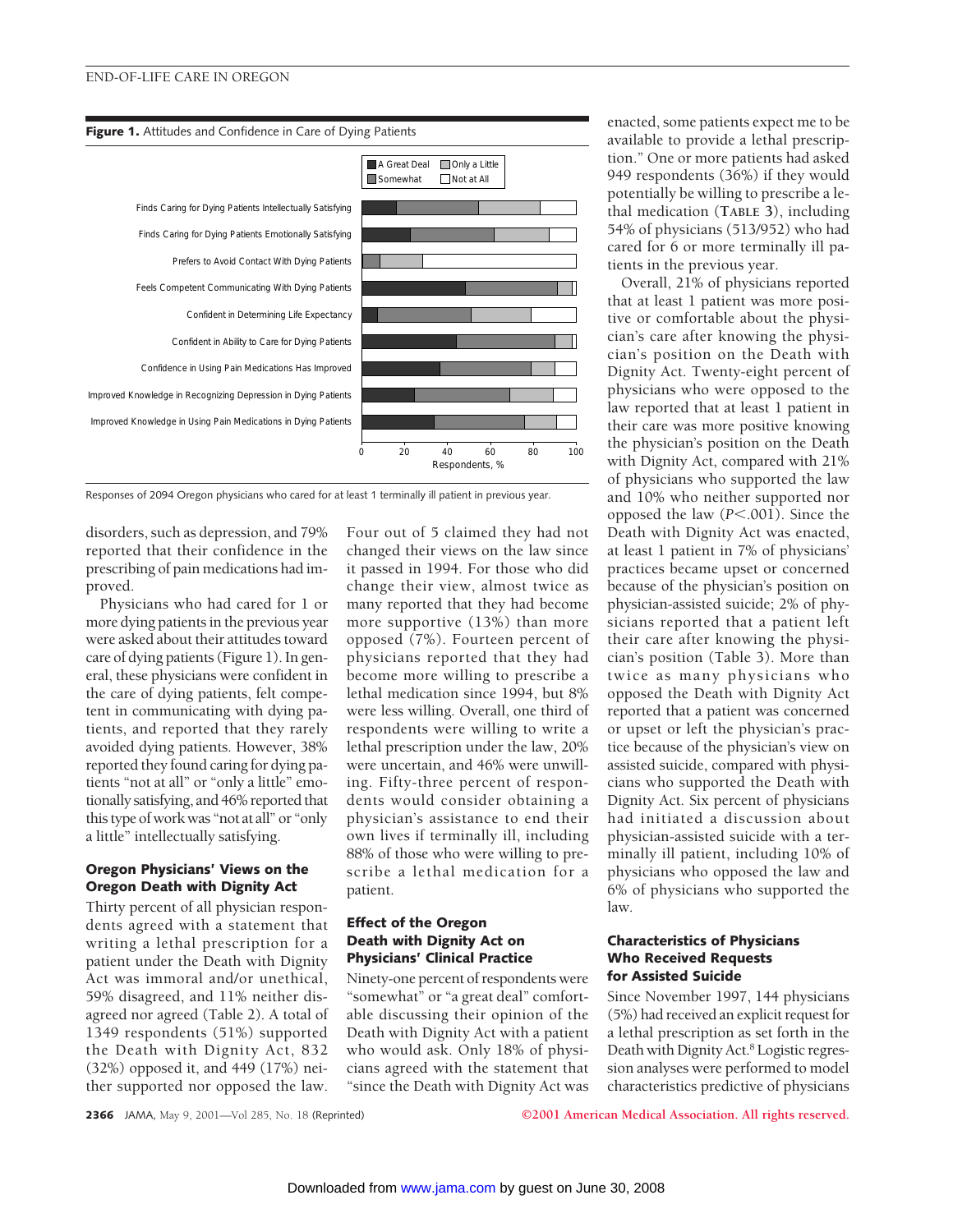who received a request (**TABLE 4**). Variables considered in the model included physician sex, specialty, population of practice, number of terminally ill patients cared for in previous year, willingness to prescribe a lethal prescription, attitudes toward care of dying patients, confidence in the use of pain medications, and degrees of improvement in knowledge of pain or psychiatric medications in terminally ill patients since 1994. The 2 variable selection schemes yielded the same "best" model. Each ordinal increase in number of terminally ill patients cared for in the previous year resulted in an increased likelihood of receiving a request for a lethal prescription such that physicians who cared for 21 or more terminally ill patients per year were 29 times more likely to receive a request than physicians who cared for no terminally ill patients in the previous year. Other significant predictors included willingness to write a prescription, finding care of the dying patient intellectually satisfying, and having sought to improve knowledge of pain medications since 1994.

## **Sources of Information and Physician Concerns About the Death with Dignity Act**

Among the 1841 physicians who were not morally opposed to writing a lethal prescription, 58% were at least "a little" concerned about being labeled a "Kevorkian" if they wrote a lethal prescription, 82% were concerned that writing a lethal prescription might violate federal Drug Enforcement Agency law, and 65% were concerned that their hospital might sanction them (**FIGURE 2**). The Death with Dignity Act allows hospital systems to forbid writing prescriptions under the act on their premises or by physicians they directly employ. Eighteen percent of respondents practiced in a hospital system that has a policy forbidding prescription of lethal medications in accordance with the Death with Dignity Act.

Among the 886 physicians who were willing to prescribe, 23% had received information from a guidebook produced

| <b>Table 3.</b> Oregon Physicians' Conversations With Patients About Assisted Suicide                              |                                                                    |           |                               |          |            |
|--------------------------------------------------------------------------------------------------------------------|--------------------------------------------------------------------|-----------|-------------------------------|----------|------------|
|                                                                                                                    | Physicians' Attitude Toward<br>the Death with Dignity Act, No. (%) |           |                               |          |            |
|                                                                                                                    | Overall<br>$(N = 2641)$                                            | Support   | Neither Support<br>nor Oppose | Oppose   | P<br>Value |
| Since November 1997, physician<br>asked by patient if potentially<br>willing to prescribe lethal<br>medication     |                                                                    |           |                               |          |            |
| No patients                                                                                                        | 1684 (64)                                                          | 855 (64)  | 316 (71)                      | 505(61)  |            |
| 1-2 patients                                                                                                       | 621 (24)                                                           | 317 (24)  | 78 (17)                       | 224 (27) | .01        |
| $\geq$ 3 patients                                                                                                  | 328 (12)                                                           | 173 (13)  | 54 (12)                       | 100 (12) |            |
| Missing                                                                                                            | 8 (< 1)                                                            |           |                               |          |            |
| Physician reported patient<br>concerned or upset about<br>physician's position on<br>assisted suicide              |                                                                    |           |                               |          |            |
| No patients                                                                                                        | 2444 (93)                                                          | 1279 (96) | 419 (94)                      | 735 (89) |            |
| $\geq$ 1 patient<br>Missing                                                                                        | 180(7)<br>17(1)                                                    | 60(4)     | 28(6)                         | 92 (11)  | < 0.001    |
| Physician reported patient left<br>care because of physician's<br>position on assisted suicide<br>No patients      | 2566 (97)                                                          | 1320 (99) | 439 (98)                      | 796 (96) |            |
| $\geq$ 1 patient                                                                                                   | 58(2)                                                              | 19(1)     | 7(2)                          | 32(4)    | .007       |
| Missing                                                                                                            | 17(1)                                                              |           |                               |          |            |
| Physician reported patient felt<br>more positive about care after<br>knowing physician's position<br>No patients   | 2057 (78)                                                          | 1058 (79) | 398 (89)                      | 592 (72) |            |
| 1-2 patients                                                                                                       | 290 (11)                                                           | 167(13)   | 29(6)                         | 93 (11)  | < 0.01     |
| $\geq$ 3 patients                                                                                                  | 268 (10)                                                           | 111(8)    | 20(4)                         | 137 (17) |            |
| Missing                                                                                                            | 26(1)                                                              |           |                               |          |            |
| Physician initiated discussion of<br>assisted suicide with<br>terminally ill patient since<br>November 1997<br>No. | 2465 (93)                                                          | 1268 (94) | 440 (98)                      | 747 (90) |            |
| Yes                                                                                                                | 166(6)                                                             | 76 (6)    | 9(2)                          | 81 (10)  | < 0.001    |
| Missing                                                                                                            | $10 (=1)$                                                          |           |                               |          |            |

by the Oregon Health Sciences University Center on Ethics in Health Care entitled *The Oregon Death with Dignity Act: A Guidebook for Health Care Providers*, 21% had received information on the Death with Dignity Act from other physicians, 11% had received information from the Oregon Medical Association, 9% from a group that advocates for persons who elect assisted suicide, and 8% from experts or resource persons in their health care system. Fifty-five percent of all physicians who were willing to prescribe, including 15% (11/73) of willing physicians who had actually received a request, had not sought information about the law from any source. Twenty-seven percent of all willing physicians, including 16% (12/73) of willing physicians who had received a request, were "not at all" or "only a little" confident about finding reliable information about what to prescribe for a lethal medication. Thirty-eight percent of willing physicians, including 27% (20/ 73) of willing physicians who had received a request, were "not at all" or "only a little" confident about their ability to determine when a patient has less than 6 months to live.

## **COMMENT**

The passage of the Death with Dignity Act divided Oregon's medical community; however, both proponents and opponents of this law did agree that it un-

**©2001 American Medical Association. All rights reserved.** (Reprinted) JAMA, May 9, 2001—Vol 285, No. 18 **2367**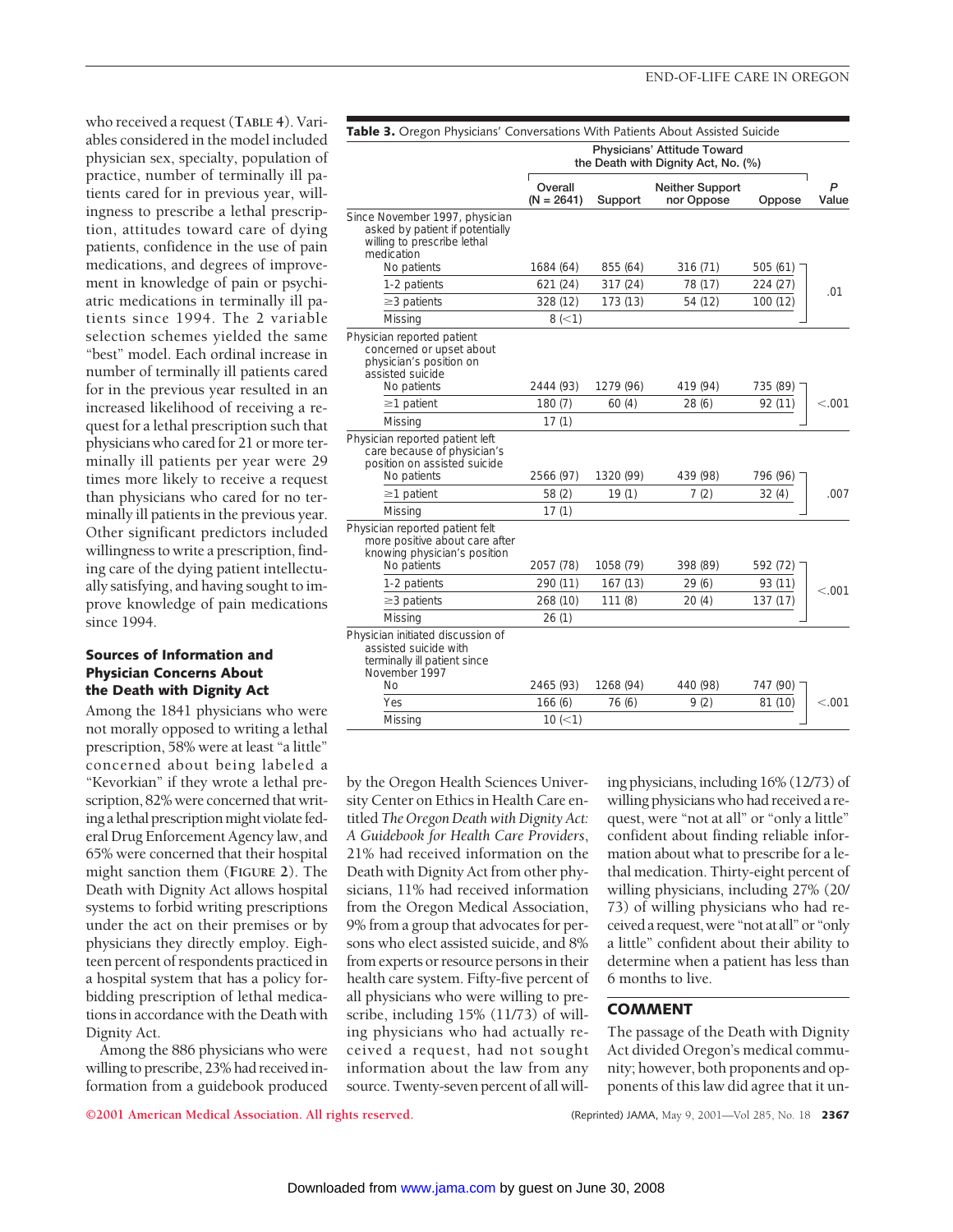#### END-OF-LIFE CARE IN OREGON

derscored the need to improve care of the dying in Oregon. Many physicians who responded to the survey reported they had made efforts to improve their ability to care for terminally ill patients, were more likely to refer these patients to hospice, and believed that hospice is more accessible since passage of the Death with Dignity Act. In 1994, 22% of all deaths in Oregon occurred in persons enrolled in hospice; by 1999, the proportion had increased

**Table 4.** Predictors of Oregon Physicians Receiving an Explicit Request for Assisted Suicide Since Enactment of the Death with Dignity Act

|                                                              | Adjusted<br><b>Odds Ratio</b><br>(95% Confidence<br>Interval)* |
|--------------------------------------------------------------|----------------------------------------------------------------|
| Number of terminally ill                                     |                                                                |
| patients physician cared                                     |                                                                |
| for in previous years                                        |                                                                |
| None                                                         | 1.0                                                            |
| $1 - 5$                                                      | $6.7(1.6-27.9)$                                                |
| $6-20$                                                       | $13.5(3.3-56.4)$                                               |
| $\geq$ 21                                                    | 28.7 (6.7-122.6)                                               |
| Physician finds caring                                       |                                                                |
| for dying patients<br>intellectually satisfying              |                                                                |
| Not at all or only a                                         | 1.0                                                            |
| little                                                       |                                                                |
| Somewhat                                                     | $1.8(1.2-2.8)$                                                 |
| A great deal                                                 | $3.7(2.3-6.0)$                                                 |
| Physician sought to improve                                  |                                                                |
| knowledge                                                    |                                                                |
| of pain medication in                                        |                                                                |
| terminally ill                                               |                                                                |
| Not at all or only                                           | 1.0                                                            |
| a little                                                     |                                                                |
| At least somewhat                                            | $1.7(1.0-3.0)$                                                 |
| Physician willingness to                                     |                                                                |
| prescribe a lethal                                           |                                                                |
| medication                                                   |                                                                |
| Unwilling or                                                 | 1.0                                                            |
| uncertain                                                    |                                                                |
| Willing                                                      | $2.1(1.5-3.0)$                                                 |
| *See the "Results" section for a list of adjusted variables. |                                                                |

to 35%. Despite the respondents' perception that hospice had become more available since 1995, the geographic range and capacity of community hospice increased only minimally between 1995 and 1999 (Ann Jackson, MBA, written communication, October 1, 2000). This suggests that physicians became more aware of already available services.

In 1999, assisted suicide was the cause of death in 9/10000 of Oregon deaths, and between 1997 and 1999, 5% of Oregon physicians received an explicit request for a prescription for a lethal medication.8,9 A much larger proportion of physicians discussed assisted suicide or the Death with Dignity Act with patients. Physicians perceived that more patients found these conversations helpful than upsetting, whether the physicians supported or opposed assisted suicide. In some cases, however, these conversations resulted in a rupture of the relationship, and these ruptures were more likely if the physician opposed assisted suicide. Oregon patients who feel strongly about the right to pursue assisted suicide may prefer to find a physician whose values match theirs early in the course of treatment to avoid having to do so at a later stage of illness. On the other hand, such disruptions may be unnecessary if the physician conveys empathy, respect, and understanding, and clarifies his/her willingness to refer the patient to another physician in a manner that does not communicate abandonment, should the desire for a lethal pre-



Responses of 1841 Oregon physicians who are not morally opposed to physician-assisted suicide.

**2368** JAMA, May 9, 2001—Vol 285, No. 18 (Reprinted) **©2001 American Medical Association. All rights reserved.**

scription persist despite palliative care.

In general, patient queries and concerns about assisted suicide as well as explicit requests for lethal medications were especially common for physicians who cared for many terminally ill patients—each ordinal increase in the number of terminally ill patients cared for increased odds of receiving an explicit request for assistance in suicide between 2 and 7 times. Some commentators have expressed concern, and some studies have supported that requests for assisted suicide may occur in the context of poor care, including physician's negative attitudes about care of the dying, or lack of physician knowledge about alternatives to assisted suicide.10-19 Although our data cannot address all of these concerns, we did find that Oregon physicians who received requests rated themselves more intellectually satisfied by care of dying patients and more likely to have attempted to improve their knowledge of prescribing pain medication for the terminally ill than Oregon physicians who did not receive requests.

Other survey findings, however, are of concern. Among physicians who were willing to prescribe and who had received a request for a lethal prescription, 1 in 7 had not obtained information about the Death with Dignity Act from any 1 of several credible sources, 1 in 6 were not confident about finding reliable lethal prescribing information, and 1 in 4 were not confident in determining 6-month life expectancy. Patients who make requests of these physicians may receive a lethal prescription without the comprehensive evaluation currently recommended.<sup>20</sup> We previously demonstrated that palliative interventions were significantly associated with changes of mind about assisted suicide among dying patients in Oregon.8 These findings underscore that Oregon's extensive efforts at palliative care education must continue if patients are to obtain assisted suicide as only an option of last resort. It also reinforces the need for the second physician consultant (as required in the act) to have expertise in end-of-life care and the act.<sup>1</sup>